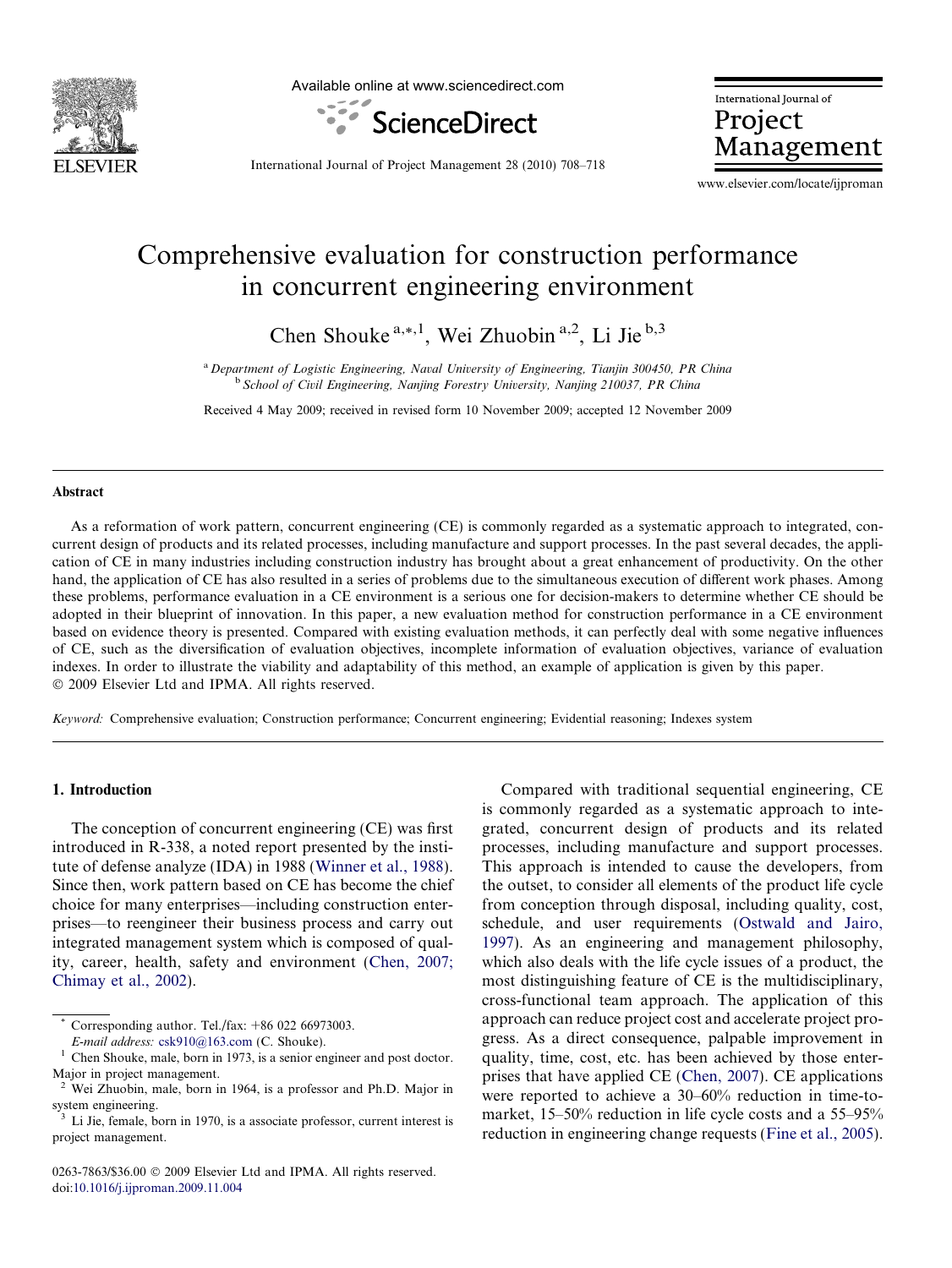While enjoying the enhancement of productivity, those enterprises also found that the implementation of CE has resulted in a series of problems due to the simultaneous execution of different work phases ([Chen et al., 2006\)](#page--1-0). CE complicates the management problem as it requires joint optimization of a more complex objective with a larger set of constraints. CE is based on the idea of carrying out as many stages of project operation concurrently as possible, rather than in a sequential order. It calls for the formation of a cross-functional team, which includes people from a wide range of departments. As decision-makers, group members in multi-discipline team usually come from different disciplines and have different discipline knowledge, thus their objectives are different ([Chen, 2007; Fine](#page--1-0) [et al., 2005\)](#page--1-0). Furthermore, a series of issues, which are critical for the successful implementation of CE, including organization, technology, manpower, etc., must be changed to cater for the characteristics of CE [\(Chen et al.,](#page--1-0) [2006; Chimay et al., 2002; Khafan and Anumba, 2000;](#page--1-0) [Rosenblatt and Waston, 1999; Vincent and Gavriel,](#page--1-0) [1998](#page--1-0)). These works will definitely add extra cost to projects. Among these problems, performance evaluation in a CE environment is a serious one for decision-makers to determine whether CE should be adopted in their blueprint of innovation. However, construction performance is not easily amenable for measurement in a CE environment due to the following factors:

- Diversification of evaluation objectives. Work teams with different discipline knowledge and backgrounds will work together in a CE environment, thus their objectives are diversified. In this case, performance evaluation belongs to nonhomogeneous decision-making problem and many existing methods are not equal to the evaluation requirements [\(Chen et al., 2006; Chen, 2007](#page--1-0)).
- Incomplete information of evaluation objectives. Due to the simultaneous execution of different work phases in a CE environment, operation mechanism of project organization will become fuzzy and complex. So it is difficult for decision-makers to mine the real and useful information from original data ([Brookes and Backhouse, 1997;](#page--1-0) [Chen et al., 2006\)](#page--1-0).
- Uncertainty and vulnerability of evaluation objectives. Interactions among different departments in a CE environment will increase largely. So the interface among departments is becoming vaguer and vaguer which may bring more conflicts and disputes accordingly ([Evbuomwan and Anumba, 2000; Koufteros et al.,](#page--1-0) [2001](#page--1-0)).
- Variance of evaluation indexes. Diversity of evaluation index is a natural characteristic of the evaluation problem. In a CE environment, this problem is intensified by the constant change of evaluation index and the continual interactions among different departments. Therefore, keeping consistency of evaluation index should be paid a lot of attentions and be processed perfectly by appropriate tools [\(Nicholas, 2001; Zhang et al., 2006\)](#page--1-0).

It can be seen from what is discussed above that performance evaluation in a CE environment is a comprehensive evaluation problem which is at the same time a nonhomogeneous decision-making problem. When facing such evaluation puzzle, choosing an appropriate evaluation method is important to the objectivity and veracity of evaluation result. With regard to evaluation methods, great progress has been achieved in the past several decades, which can be summarized as follows:

- System simulation method: This method uses advanced computer technology to simulate the operation process of a complex system. Then analysis of evaluation objective will be given based on the simulation result. Computer program language, such as MATLAB, GPSS and SLAM, can be used to realize this process ([Kittock,](#page--1-0) [1993; Lu et al., 2005](#page--1-0)).
- Information theory method: This method originally came from information entropy theory. It deems that the information contained in a certain activity is an invariant, so it can be used to reflect the real information of evaluation objective by excluding man-made factors ([Jiang, 1996; Kryszkiewicz, 1998\)](#page--1-0).
- Grey theory method: It was first put forward by professor [Deng \(2005\)](#page--1-0), and a further research emphasized on grey (fuzzy) clustering was made by professor Liu. This method can deal with the grey system which is an intermixture of ambiguous information and unambiguous information [\(Dang et al., 2005; Liu and Lin, 2006](#page--1-0)).
- Artificial intelligence method: This method is an improvement of artificial neural net arithmetic. It is widely utilized to evaluate an uncertain system. Selflearning and self-adaptation is the main characteristic of this method [\(Dai et al., 2008; Jennings et al., 1998\)](#page--1-0).
- Dynamic evaluation method: This is a comprehensive evaluation method supported by multidimensional time series, its time parameter is changing continually along with the evaluation progress [\(George and Terranova,](#page--1-0) [1999; Huang et al., 2000](#page--1-0)).
- Interactive multi-objective evaluation method: It is an intelligent method used to deal with the combination of subjective and objective, knowledge acquirement, accumulation of evaluation specimen and flexibility of decision making ([Xu, 2002](#page--1-0)).
- Rough sets method: This method was originally put forward by [Pawlak \(2002\);](#page--1-0) it is often used to deal with the problem featured with fuzziness and uncertainty ([Sarkar, 2002](#page--1-0)).
- Data envelopment analysis (DEA): This is a nonparametric method that developed from Farell measurement ([Farell, 1957\)](#page--1-0). This method is often used to evaluate the achievement of decision making unit (DMU). It can maintain the original value of in–out unit and project DMU onto former side by using mathematic programming. The relative efficiency of DMU can be attained by measuring the deviation between DMU and DEA ([Qiu and Ye, 2005; Wei and Zhou, 2006](#page--1-0)).